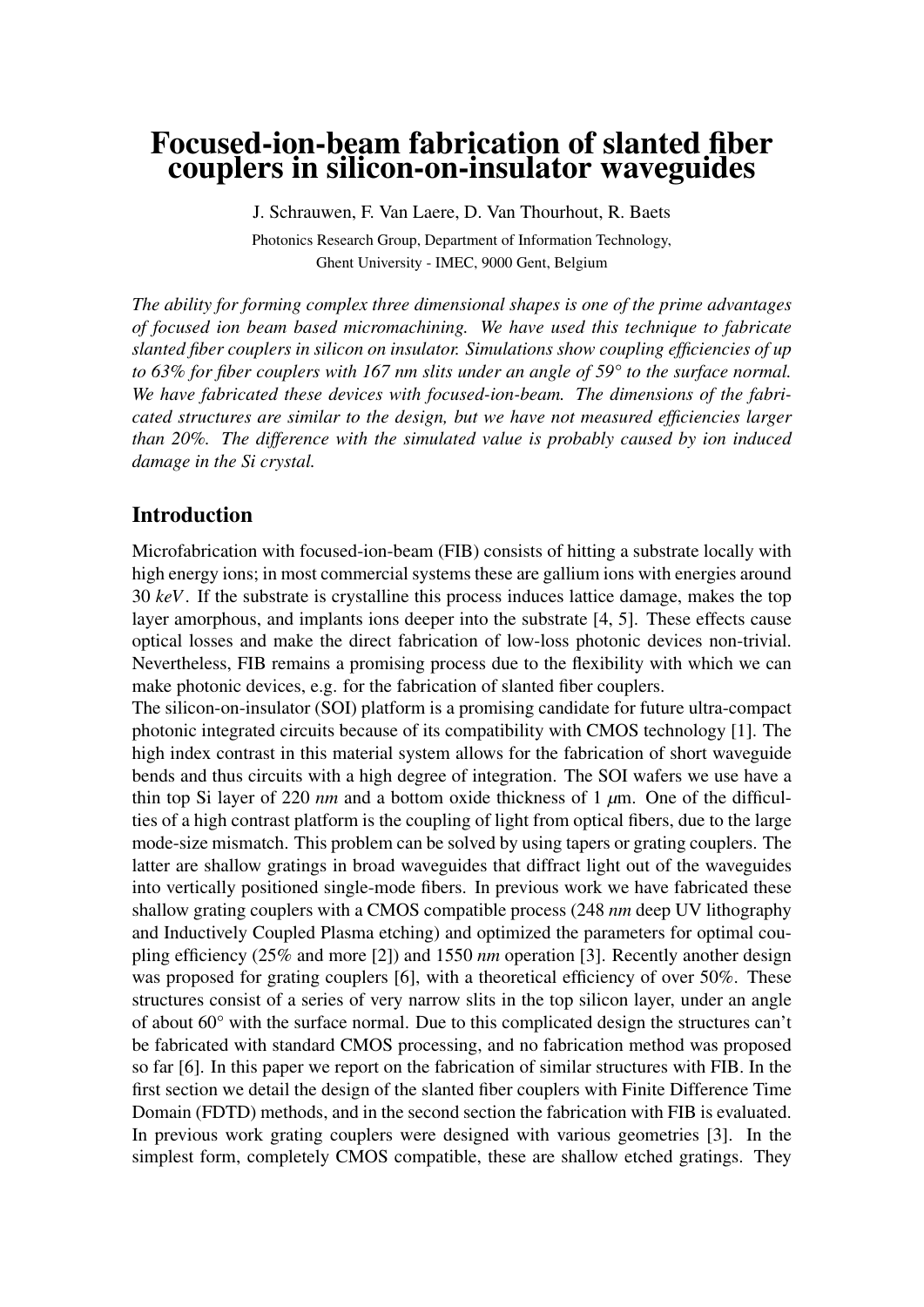

Figure 1: Schematic drawing of the slanted fiber coupler.

have efficiencies of about 25% [2]. When going to more complex fabrication methods, the efficiency of these couplers can be greatly enhanced: by adding a bottom gold mirror by means of bonding, an efficiency of 69% was obtained for the same gratings [7]. All grating couplers from our previous work were designed for coupling of 1550 *nm* infrared light form a waveguide into a fiber positioned at an angle of 10° with respect to the surface normal. This choice was made to reduce reflection by back diffraction into the second order mode. When using slanted gratings, the fraction of light coupled into the second order mode depends on the slant angle of the slits, and can thus be minimized without the necessity of tilting the fiber. However, due to measuring convenience in our setup, we have chosen to design a slanted fiber coupler for coupling to a fiber with  $10^{\circ}$ tilt, as shown in Figure 1. The advantage of a slanted coupler, as compared to the bottom mirror gratings from [7], is fast fabrication. The slanted couplers can be fabricated with FIB in less than 10 minutes, in situ, anywhere on a wafer.

# Simulation

The optimum design has 167 *nm* wide slits, under 59.06° to the surface normal, with a period of 675 *nm*, showed in Figure 2. First we optimized the grating position, then a global scanning of the parameter space and a fine optimization was used to determine slit width, period and angle. This optimization was performed in a simulation environment of 25 *µm* by 14 *µm*, with grid cells of 10 *nm* and a PML thickness of 8 cells. A mode was excited in the fiber, and the power coupled to the waveguide mode was calculated, in a two-dimensional approximation and for the polarization with the electric field parallel to the grating slits. The fraction of the measured mode power to the excited power was optimized for 1550 *nm*. For the optimal structure in Figure 2 it is 63.2%.

#### Fabrication with focused-ion-beam

In previous work we have demonstrated that low-loss fiber couplers can be fabricated with FIB [8]. By using  $Al_2O_3$  as hard mask and  $I_2$  as selective etchant the loss by crystal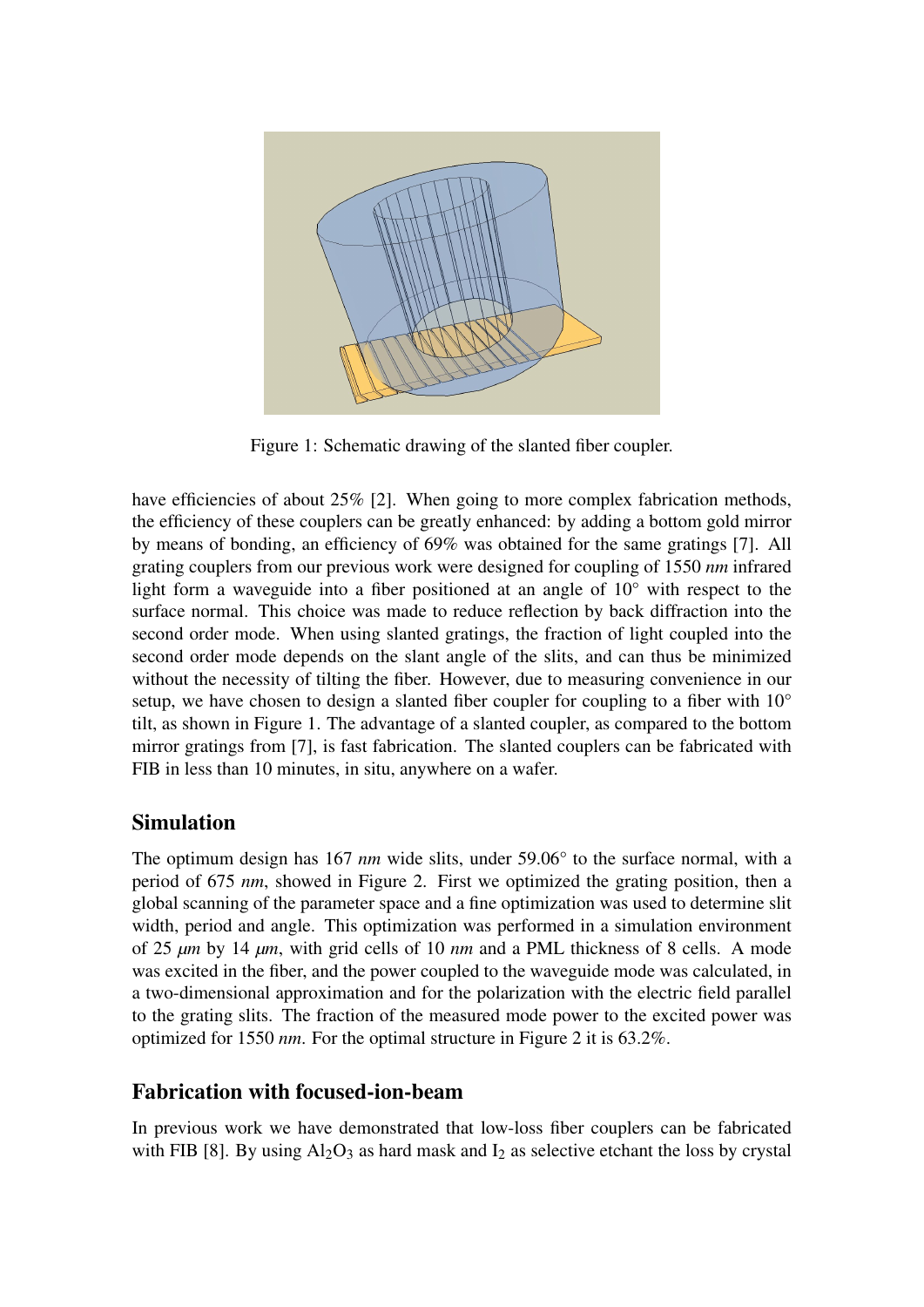

Figure 2: Part of the FDTD simulation environment of the optimal grating with 63.2% efficiency, at the right the magnitude of the electric field parallel to the grating slits is plotted for 1550 *nm* operation.



Figure 3: Cross section of two slits of the slanted grating coupler. There is a good agreement with the FDTD designed grating.

damage was minimized. To etch narrow slanted slits we have mounted the sample under 59° relative to the ion beam, and scanned lines under an iodine atmosphere. The etching was performed in an FEI Dualbeam 600. The dose was optimized to etch down to the oxide layer. A cross section of the grating is shown in Figure 3.

# Results and discussion

The cross section images of the fabricated gratings are in good agreement with the optimal slanted coupler design. To determine the coupling efficiency we use a fiber-to-fiber transmission measurement for TE polarization. The structure consists of an input coupler, a 10 *µm* wide waveguide, and an output coupler. We assume that both couplers are identical. We have not measured efficiencies higher than 20%, in contrast to 63% as expected from the simulations. The optical losses are most likely caused by damage to the Si crystal. This result proves that the process proposed in [8] can not straightforward be applied to the etching of slanted grating couplers. We assume that this is caused by the limited iodine etch enhancement due to the difficult placement of the gas injection needle, and due to slow adsorption of iodine on the Si surface in the narrow grooves. Further investigation will show whether slower etching solves this problem.